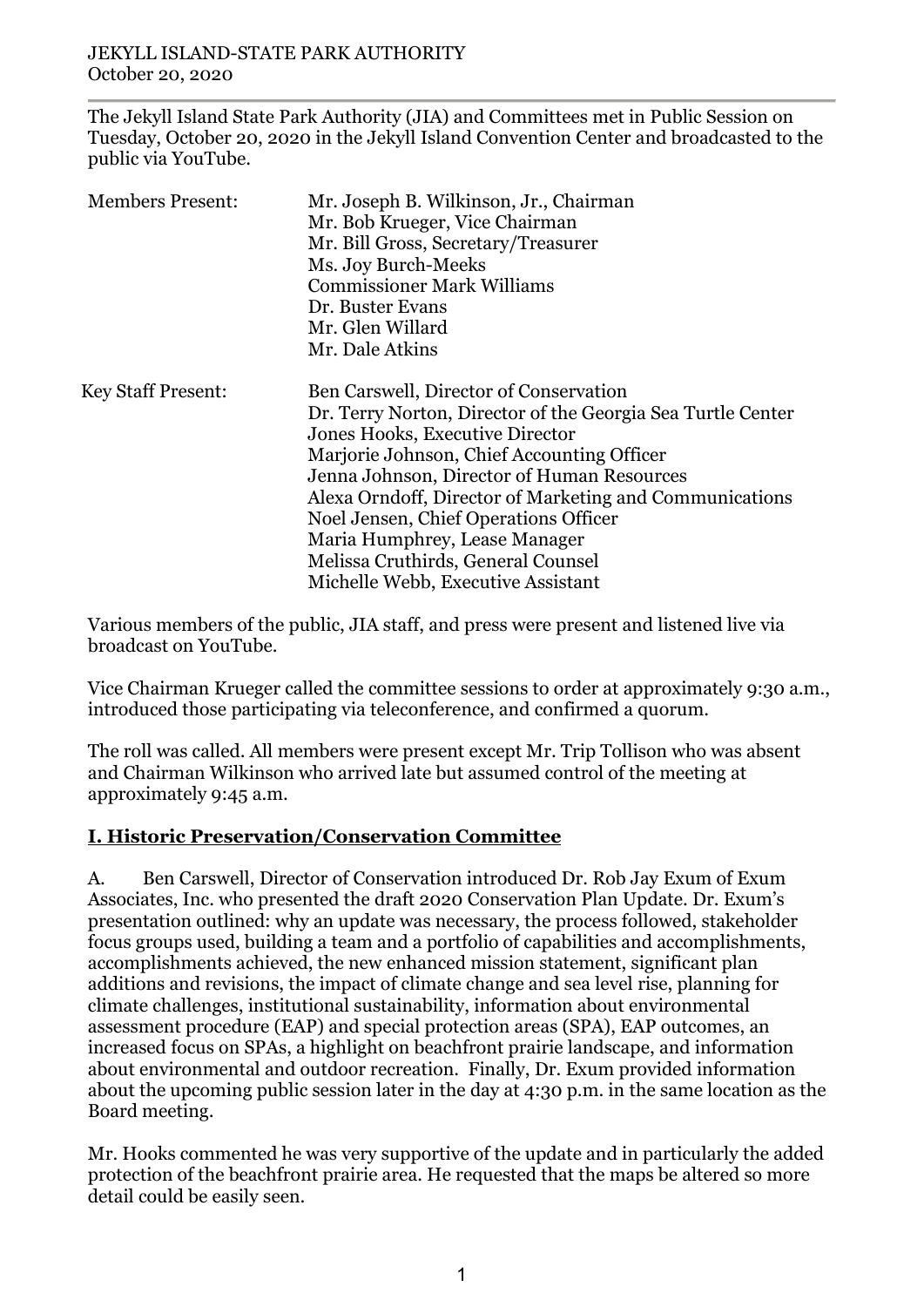B. Dr. Terry Norton, Director of the Georgia Sea Turtle Center presented the Georgia Sea Turtle Center Update. Dr. Norton presented information about: the Georgia Sea Turtle Center (GSTC) Gift Shop, new GSTC staff, improvements in the Learning Center, social media highlights, GSTC ecological research - including Loggerhead sea turtle nest management and program, the GSTC involvement with the Sea Turtle Rehabilitation Website (Wider Caribbean Sea Turtle Conservation Network), veterinary medical research and publication regarding pain management drugs, the AmeriCorps Program, the Diamondback Terrapin conservation program, a highlight of Ruck the Kemp's ridley sea turtle that was a shark bite injury survivor, an interesting case regarding the surgical removal of five fishhooks, and GSTC plans for the future.

C. Mr. Hooks presented Mr. Michael Scott, the new Director of Historic Resources to the Board and members of the public.

There were no questions from the Board and no public comments. It was announced for the record that Ms. Joy Burch Meeks had dropped of the phone line, and that Mr. Wilkinson had joined the meeting and resumed the role as chair.

# **II. Finance Committee**

A. Mr. Bill Gross, Finance Committee Chair, reviewed the September financials as included in the Board materials. He reported revenue from parking fees again exceeded year to date from the previous year. The Convention Center continued to show a loss due to lack of business.

Mr. Hooks commented the net operating cash, even though revenues are over budget, reflected the significantly reduced COVID-19 influenced budget. He reminded the Board and members of the public the fiscal concerns for the Authority are still significant and the convention center continues to show significant losses.

B. Ms. Johnson then introduced the ratification of the emergency purchase of an incubator for Water/Wastewater Department. The incubator is used for water testing as the EPD Wastewater Permit requires Bio-Oxygen Demand (BOD) samples to be housed at 20 degrees Celsius for five days before analysis, three times a week. Staff requested ratification of the emergency purchase of a new incubator in the amount of \$5,755.95. The motion to approve the ratification was made by Mr. Krueger and seconded by Commissioner Williams. The motion was unanimously approved without objection.

There were no public comments.

# **III. Human Resources Committee**

A. Ms. Jenna Johnson, Director of Human Resources introduced a proposed update to the Recruiting and Selection Policy. This policy update changes and prohibits family members and those in a "close personal relationships" from being hired or assigned to work in the same work unit. The motion to approve the new policy was made by Dr. Evans and seconded by Mr. Krueger. The motion was unanimously approved.

B. Ms. Johnson also announced Waylan Carter as the JIFD Firefighter of the Year by the Brunswick Exchange Club during Fire Prevention Month. Mr. Carter was congratulated for his award and thanked for his work.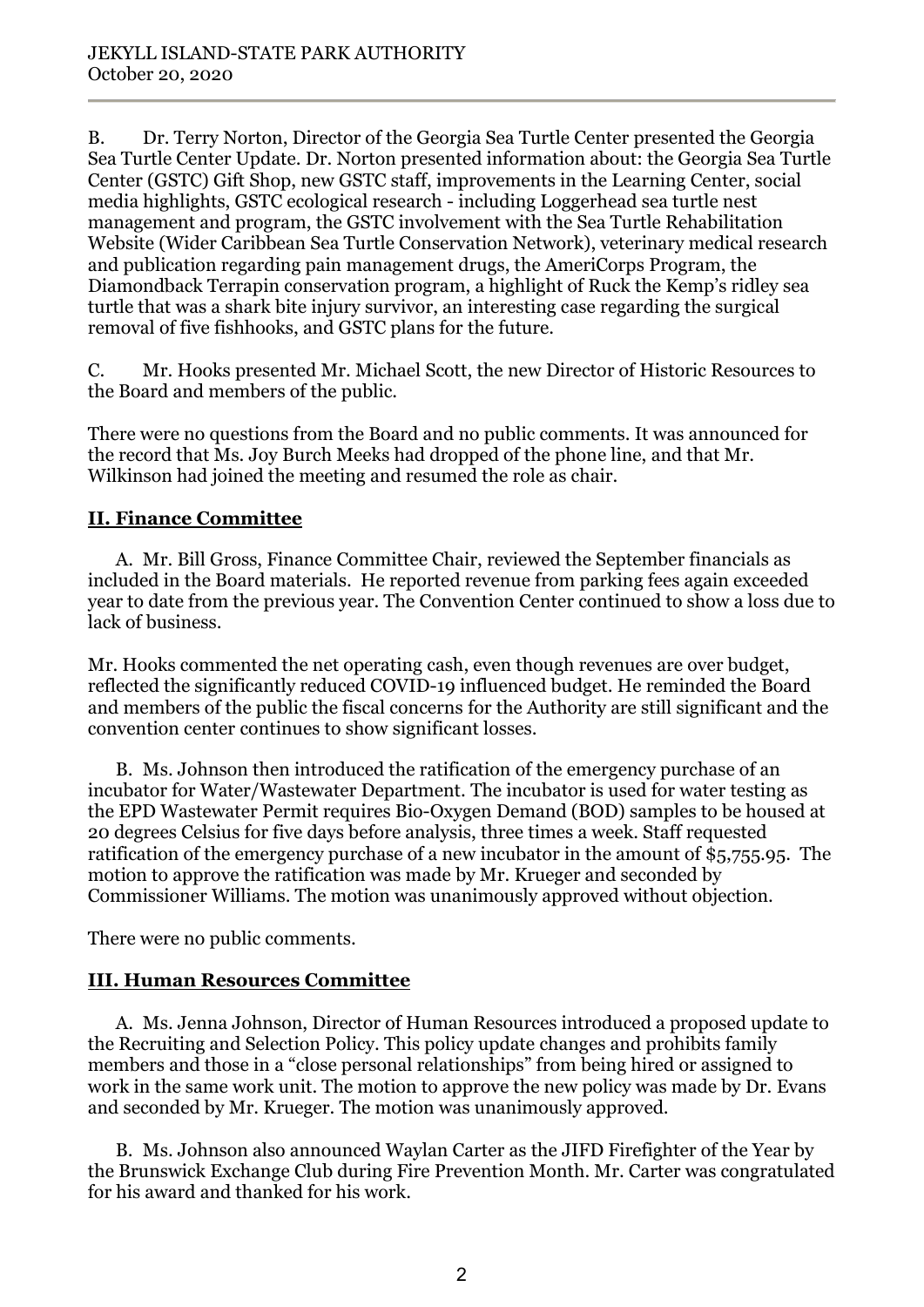Mr. Hooks asked that Ms. Jamie Clayton also be recognized for her AmeriCorps award, as mentioned in the GSTC presentation. She was congratulated as well.

There were no further Board comments or questions. There were no public comments.

## IV. Marketing Committee

A. Ms. Orndoff, Director of Marketing and Communications delivered a report from the Marketing Department. Ms. Orndoff discussed the 2020 Holly Jolly Season, messaging of "Remote on the Road" promoting Jekyll as a destination for remote work and school, and finally Jekyll Island in the news.

Mr. Krueger asked if the ice-skating rink would be back in 2020 as a holiday activity. Ms. Orndoff stated that due to cost, staff, and safety concerns the ice-skating rink would not be in place this year. However, it would remain in storage for possible future years' use. Pandemic safety requirements significantly contributed to this decision.

There were no further questions from the board and there were no public comments.

## V. Legislative Committee

Mr. Hooks reminded the Board of the two projects submitted for funding request this year, the Jekyll Island Campground Expansion the new Public Safety Complex. These requests were the same two projects presented last year. The amounts of the financial requests to the State of Georgia were reviewed as listed on the PowerPoint presentation and in the Board materials. Mr. Hooks stated that this year's request included the approval of the reclassification of land for these projects achieved last year.

Mr. Hooks listed the state officials that he had corresponded or met with regarding the promotion of these projects. Furthermore, he had communicated with Colonel Wright of the Georgia State Patrol to request help in moving the proposed Public Safety Complex forward.

Next, he would be meeting with select members of the Board to take next steps in promoting these funding requests for Jekyll Island.

There were no public comments.

#### VI. Committee of the Whole

A. Mr. Jensen, Chief Operations Officer, presented the Summer Waves end of season report. Despite the late opening of the waterpark and limited capacity (due to the pandemic) Summer Waves had financially fared well. Mr. Jensen reviewed attendance numbers and the capacity caps put in place. Adjusted income was only down 8% from the same period in 2019. Mr. Steve Sharp, General Manager of Summer Waves, spoke about the lessons learned and improvements made in the 2020 season. Some improvements included adjusting hours, significant simplification of admissions pricing, and online ticketing. Concession, Season Passes, and Cabana sales were all increased this year. Mr. Jensen and Mr. Hooks applauded Mr. Sharp and his staff for their work during the significant and numerous challenges of the pandemic.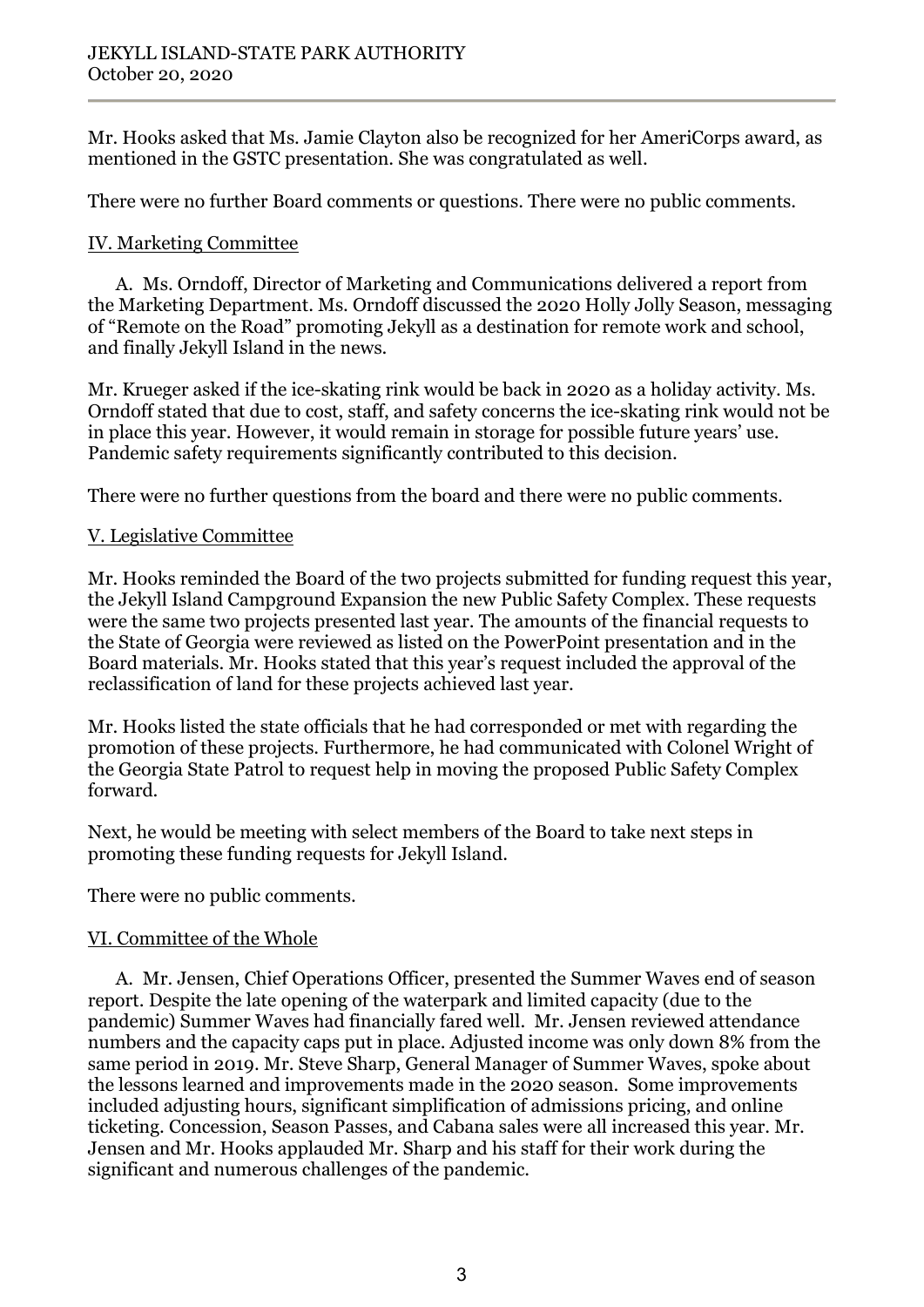#### JEKYLL ISLAND-STATE PARK AUTHORITY October 20, 2020

B. Mr. Hooks discussed the Golf Master Plan insights for consideration and the next steps for the Jekyll Island Authority. He first reported Mr. Troy Vincent's delivery of the final report of the Golf Master Plan had been delayed due to a death in the family.

Mr. Hooks outlined and discussed JIA's golf priorities. Some of these had been listed on the PowerPoint presentation slides and included: improved maintenance, enhanced golf operations, reconfiguration to enhance sustainability, alternative land use consistent with JIA's mission, renewed and improved golf experience to attract a broader audience, incorporating successful golf industry trends, excluding housing on core golf courses, limited development with low density, conservation opportunities, and others.

Mr. Hooks then discussed the possible next steps in the project. Without a defined or dedicated budget or schedule, there were additional opportunities to review all the information and options available before making further decisions. Previous proposals, ideas, studies, current conditions, and management information could all be weighed in detail. Furthermore, Mr. Hooks stated a financial analysis was recommended. He encouraged a series of work sessions over the next months.

C. Mr. Jensen next reported on the Special Purpose Local Option Sales Tax (SPLOST) 2016 project update. He stated while SPLOST collections had recently wrapped up in Glynn County, the JIA was completing the last of their SPLOST funded projects. He said the vast majority of the residential streets on Jekyll Island had been repaved with SPLOST money. Other allocations have included additional parking areas to improve the quality and quantity of the parking at locations such as Driftwood Beach, and to also improve the safety for drivers and pedestrians in the area.

Four additional parking area improvements using the last of the SPLOST funds are scheduled for parking areas at Stable and N. Riverview, Americans with Disabilities Act (ADA) access at Driftwood Beach and additional parking, additional parking spots at the St. Andrews Picnic area, and additional South Airport Parking are also planned. Paving contracts had recently been successfully bid with the intent to award. He stated that more environmentally friendly previous concrete was being used in portions of the project. Also, Mr. Jensen was able to confirm all of JIA's SPOLST projects were on schedule and budget. Mr. Hooks stated Mr. Jensen had done an excellent job handling the SPLOST projects. He also emphasized these small parking nodes were in alignment with the Capacity Study.

D. Mr. Hooks then explained to the Board the capital request for bike path rehabilitation. With money from the Federal Emergency Management Agency (FEMA) several badly damaged golf course paths had recently been repaved.

The JIA team identified that rented equipment to process salvaged construction materials could be used for further paving without additional cost. Accordingly, the paving company, Landscapes Unlimited, was contacted regarding a possible change order to pave bike paths.

5,500 linear feet of bike path paving on N. Beachview Drive was proposed. Additionally, the Holiday Inn/Beachview Club owners agreed to contribute 50% of the costs of a secondary section of path, 2,100 feet behind their hotels, if the section could also be paved. The change order would use \$55,600 in bike path improvement capital reserves and an additional \$250,950 in general capital reserves to accomplish 7,600 linear feet of bike path replacement. If approved, the JIA would benefit from significant savings by utilizing the contractor and equipment already on the island. Mr. Hooks felt the chance to pave these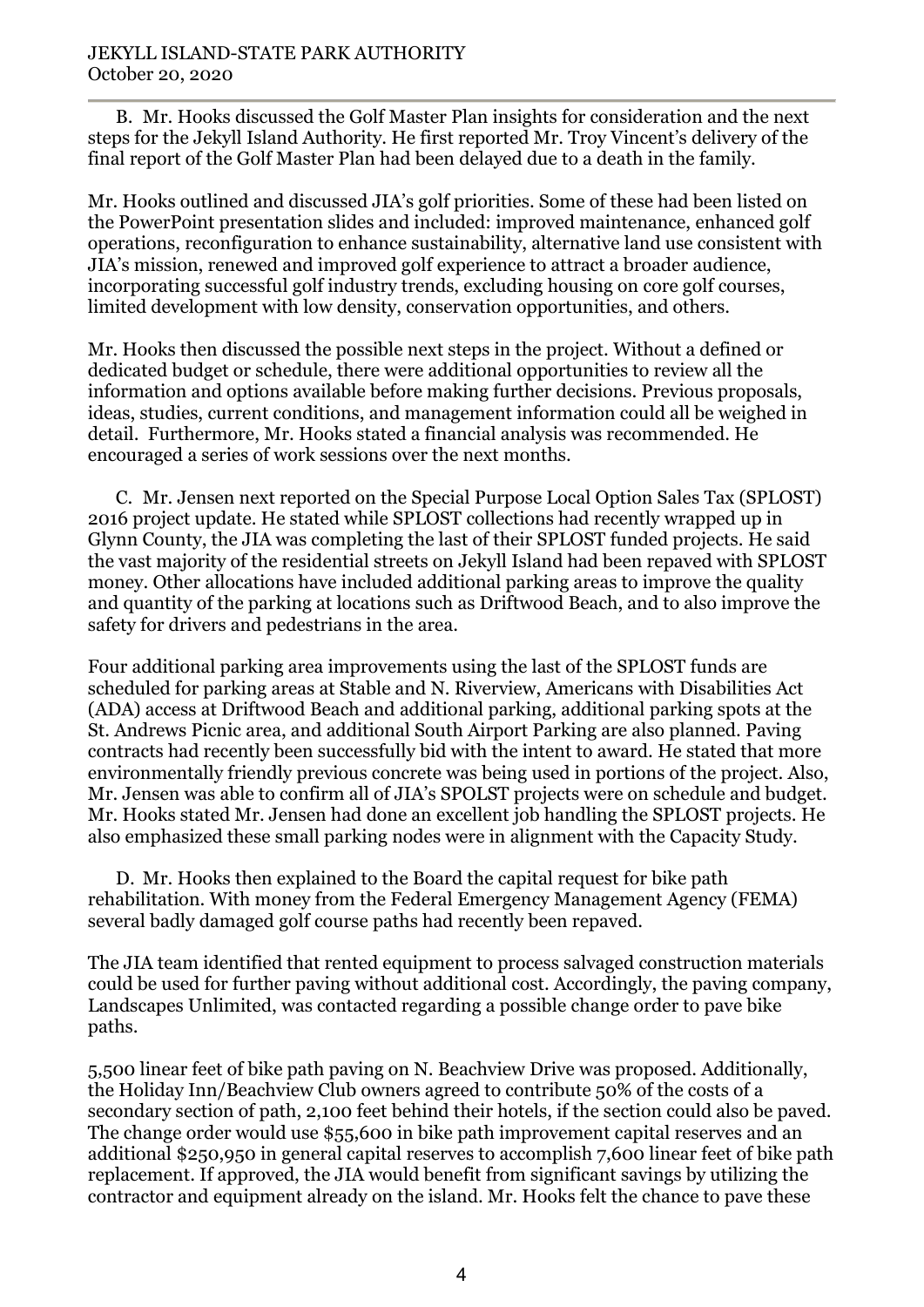sections of the bike path at such a beneficial rate was an excellent opportunity. Future bike path work was order, but the currently proposed work could be started quickly and would improve both the quality and the width of bike path in these sections.

Mr. Gross asked about the current material on the proposed improvement sections. Mr. Jensen stated that the current material was asphalt. The material would be milled and recycled and replaced with concrete (without shell) if approved. Mr. Jensen agreed that concrete, even without tabby shells, would be an improvement from the current asphalt surface. Mr. Hooks also stated all recent bike paths were concrete without tabby. Mr. Gross also asked if the millings from the recycled asphalt would be retained by the Authority. Mr. Jensen confirmed and stated that material could used for the project if needed.

Mr. Gross made the motion to approve the capital request for bike path rehabilitation and a approve the amendment to the existing contract with a change order. Mr. Atkins seconded the motion. The motion was unanimously approved.

E. Ms. Maria Humphrey, Lease Manager spoke to the Clam Creek Fishing Center Lease Renewal. She stated that while most Jekyll Island leases are automatically renewed, this lease was not and allowed for an update. The lease memorandum in the Board materials outlined the proposed changes to bring this lease in line with other Jekyll Island Leases and renew the lease for 5-years.

Mr. Krueger asked about the particularities of the insurance required, and if details of insurance requirements were available in the lease documents. Ms. Humphrey confirmed that all insurance definitions and specific requirements were listed.

Mr. Krueger moved to approve the lease and the motion was seconded by Mr. Atkins. The motion was unanimously approved.

F. Ms. Melissa Cruthirds, General Counsel, presented an update on Master Plan Amendment Update for the Georgia Power Substation. She reviewed the process the Board had taken, as well as the completed legal ad requirements, opportunities for public comment and hearing, the land being surveyed and staked, and notices sent to appropriate state officials. Public comment was ongoing. The next step in the legally defined process included waiting for any objection for state officials and then possibly considering approval of the amendment by the Board at the December meeting.

G. Mr. Hooks gave the Executive Director's Report.

First, Mr. Hooks gave an update regarding JIAs response to the September 11th ransomware update. Despite the JIA having more security than was required by the State of Georgia in place before the attack, the work to recover from the attack has continued. He shared the significant number of hours that the technology vendor, Coastal Computers, and JIA staff have dedicated to ensuring both recovery and appropriate notification of those who may have been affected. Mr. Hooks was pleased to remind the Board that none of the credit card or gate information was affected. He stated that notices would be sent out soon to those people who may had been affected. Ms. Marjorie Johnson and Ms. Cruthirds also commented about the progress that had taken place and the complexity of the job. Mr. Hooks stated the Georgia Technology Authority and the Georgia Bureau of Investigation continued to monitor the dark web for JIA information.